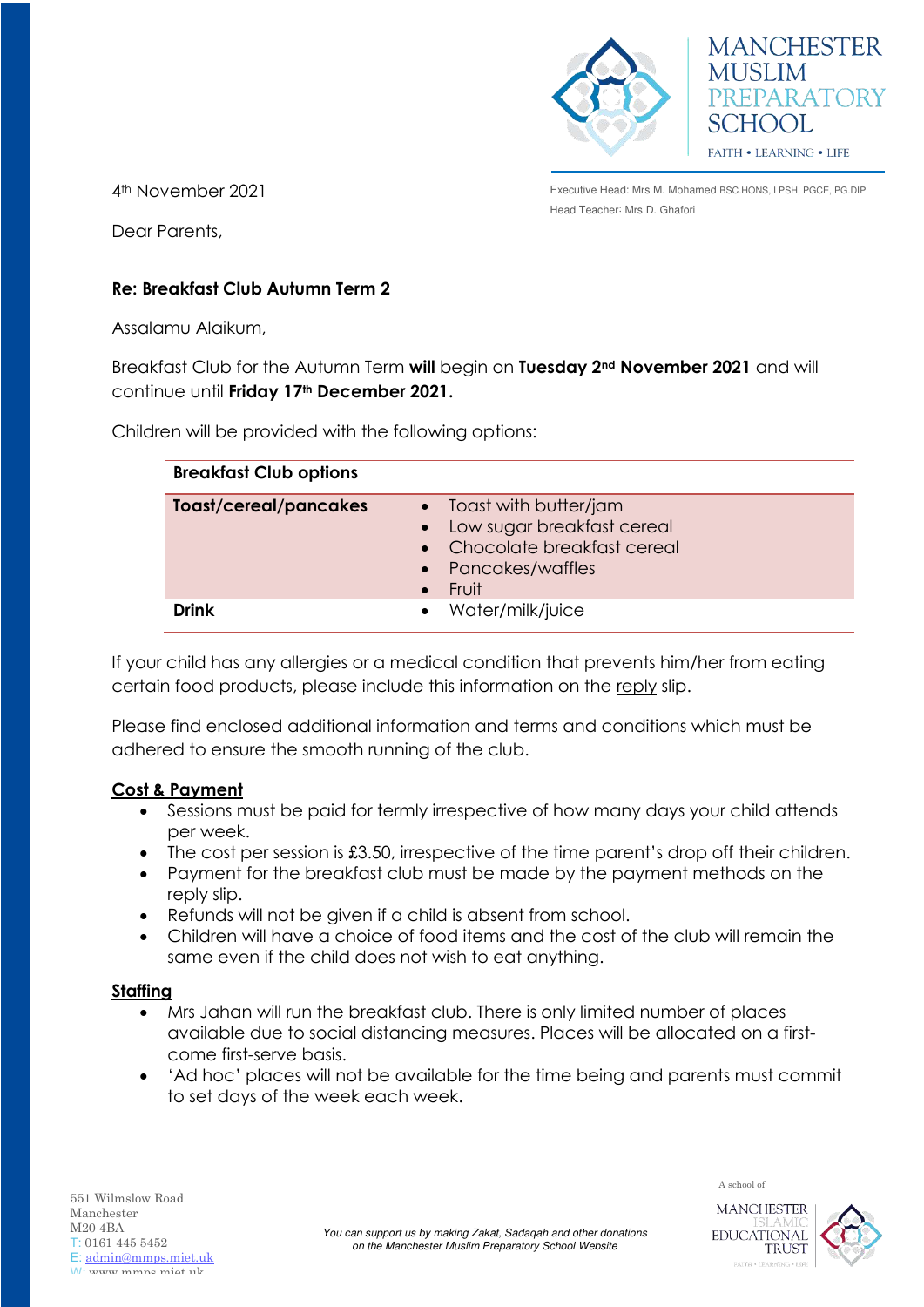

# **MANCHESTER MUSLIM** PREPARATORY SCHOOL **FAITH • LEARNING • LIFE**

Executive Head: Mrs M. Mohamed BSC.HONS, LPSH, PGCE, PG.DIP **Fimings** Head Teacher: Mrs D. Ghafori

- Breakfast club will commence at 7.45am.
- Children **must arrive before 8.00am** in order to be in time for breakfast.

### **Entry into the Nursery classroom & handing over**

- Parents must only use the Nursery entrance and hand their child over to a member of the breakfast club staff.
- Parents arriving **earlier than 7.45am** must wait at the gate with their child until the Nursery doors open at 7.45am.
- Parents **must ring the buzzer** at the main entrance of the school to gain entry from 7.45am onwards.

#### **Parking**

When dropping off children, parents must park appropriately ensuring that they DO NOT PARK on the yellow grid lines. Parents must not block the car park so that all staff can park their cars safely.

### **In case of an unexpected school closure, e.g. adverse weather conditions**

- The office will inform parents via text message that the school is closed. However, the school cannot guarantee that the message to close the school will reach parents before they set off.
- Any parents who arrive at school when there is a closure are responsible for arranging appropriate supervision for their child.

If you want your child to attend the breakfast club:

- **Please ensure you have emailed the completed reply slip with the correct remittance by Monday 8th November 2021 to admin@mmps.miet.uk**
- Indicate any medical conditions

### **Precautions to limit the spread of Coronavirus in School**

- Pupils wash hands straight away on entry into nursery.
- Parents must not enter the nursery.
- Pupils must not bring in any items from home.
- Pupils can bring in a named water bottle.
- Bubbles- siblings will sit together; other children will be seated at different tables.
- Tables will be cleaned before and after use.

### **Please note the Breakfast Club can only run if a minimum of four full–time pupils sign up.**

Jazak'Allah khair Wasalaam

D. Ghafori Head Teacher

551 Wilmslow Road Manchester M20 4BA T: 0161 445 5452 E: [admin@mmps.miet.uk](mailto:admin@mmps.miet.uk) W: www.mmne miet.uk

A school of



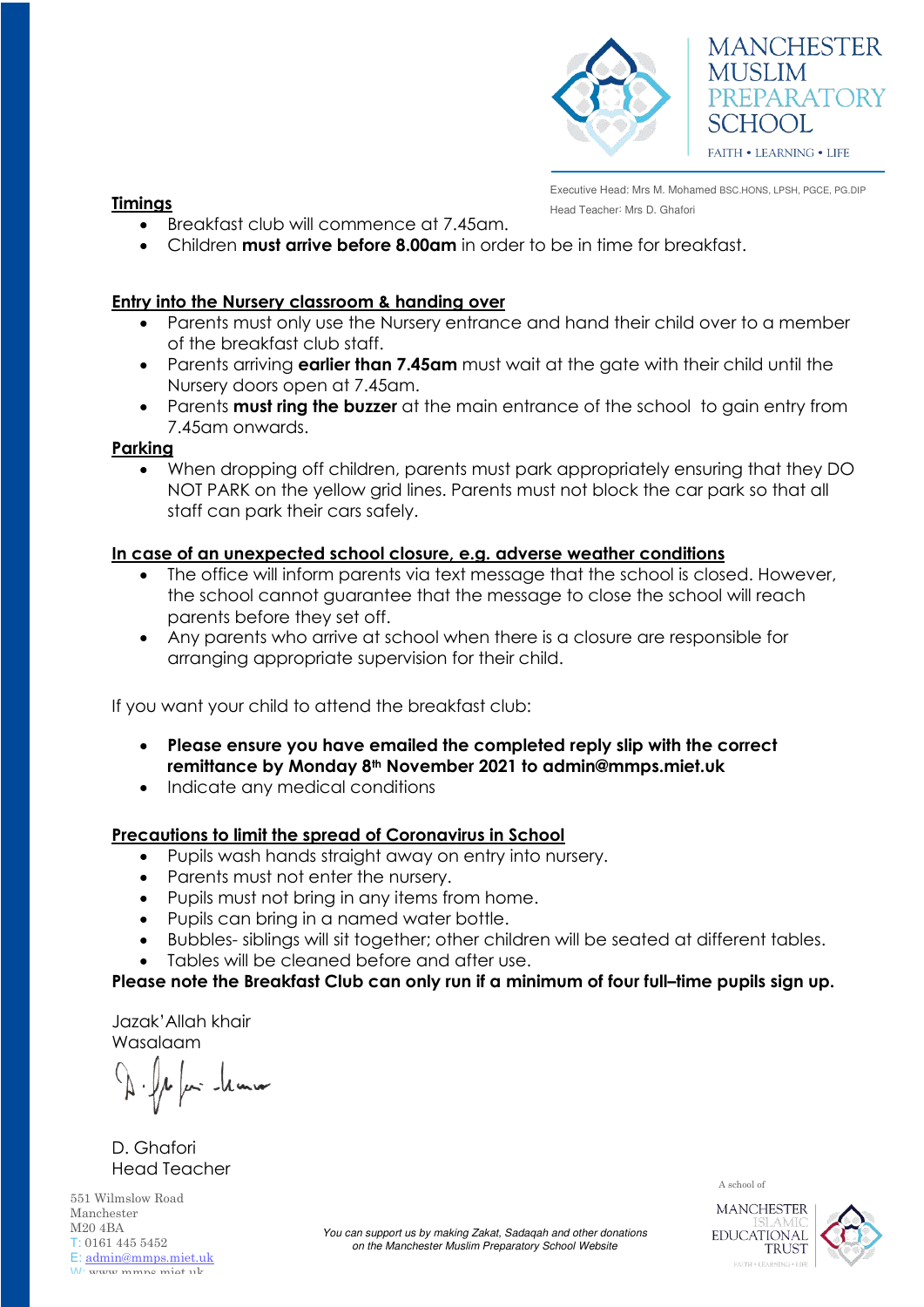

Executive Head: Mrs M. Mohamed BSC.HONS, LPSH, PGCE, PG.DIP Head Teacher: Mrs D. Ghafori

**MANCHESTER** 

PREPARATORY

**MUSLIM** 

SCHOOL

FAITH . LEARNING . LIFE

Breakfast club reply slip for Autumn Term 2 Tuesday 2<sup>nd</sup> November - Friday 17<sup>th</sup> December 2021

### **This form must be emailed to admin@mmps.miet.uk by Monday 8th November by 12pm.**

Please tick the days your child will be attending.

The total number of days for Autumn term 2 is 34 days  $x £3.50 = £119.00$  for the total cost.

If your child will only be attending on certain days during each week, please tick the relevant days and complete the table below; each session will cost £3.50 per child.

| Autumn<br>Term | Monday | Tuesday | Wednesday | <b>Thursday</b> | Friday | <b>Number</b><br><b>of</b><br>sessions<br>per<br>week | Total cost for<br>no of days<br>@<br>£3.50<br>per<br>session |
|----------------|--------|---------|-----------|-----------------|--------|-------------------------------------------------------|--------------------------------------------------------------|
| Child 1        |        |         |           |                 |        |                                                       | £                                                            |
| Child 2        |        |         |           |                 |        |                                                       | £                                                            |
| Child 3        |        |         |           |                 |        |                                                       | £                                                            |
| Total<br>cost  |        |         |           |                 |        |                                                       | £                                                            |

| has the following medical conditions |  |
|--------------------------------------|--|
|                                      |  |

I have read and agree with the above terms and conditions.

I have made total payment of £\_\_\_\_\_\_\_\_\_\_\_\_\_\_